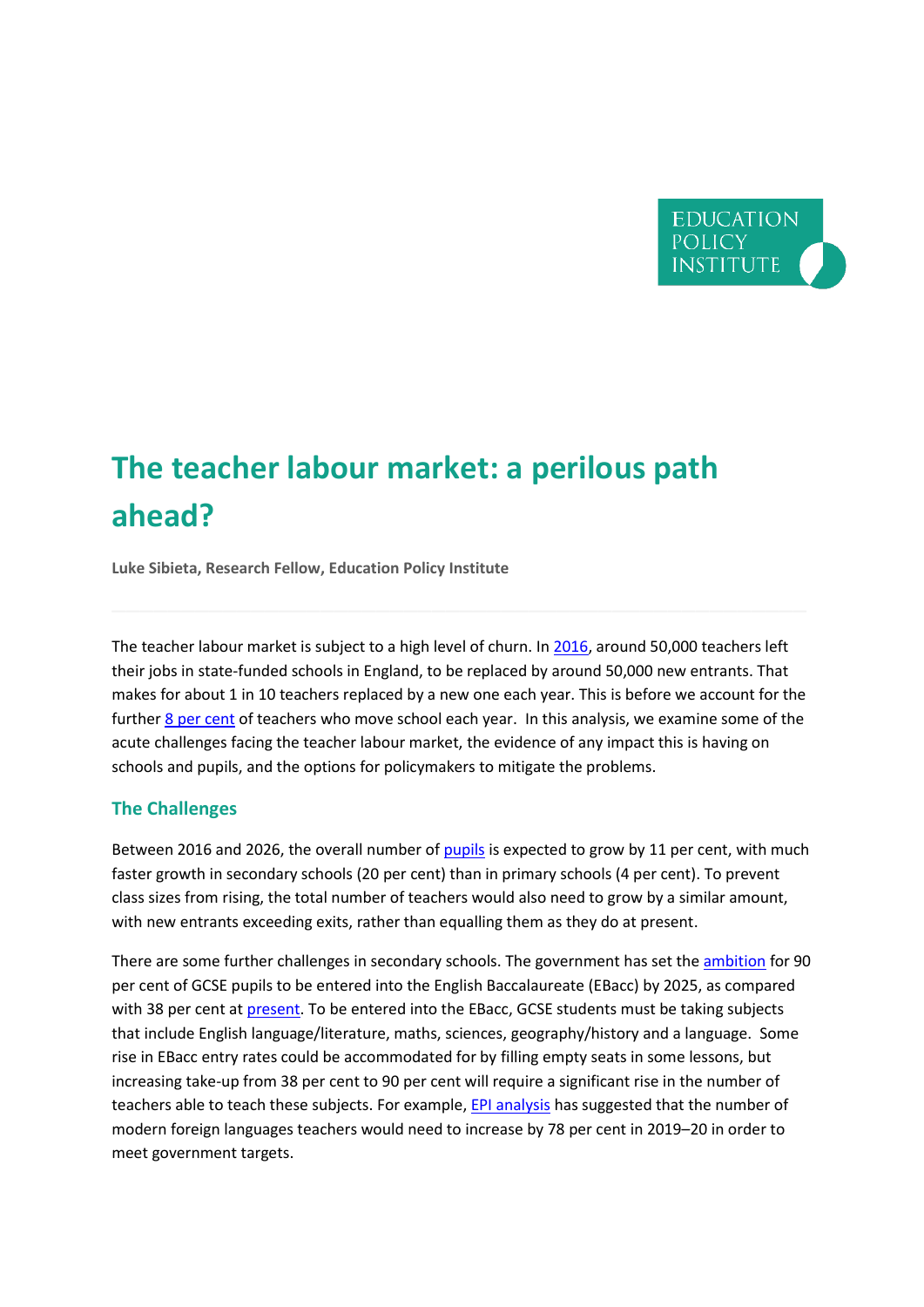### **State of the teacher labour market**

Unfortunately, there have been some worrying signals from the teacher labour market. First, exit rates have been creeping up over time. Between 2010 and [2016,](https://www.gov.uk/government/statistics/school-workforce-in-england-november-2016) exit rates increased from around 8 per cent to 9 per cent in primary schools and from 9.5 per cent to 10.5 per cent in secondary schools. Even more concerning is the increase in the number of teachers choosing to cut short their teaching careers, with around 80 per cent of exits in 2016 due to movements to other jobs or outside the state-funded sector in England as compared with around two thirds in 2010. Exits also appear to be concentrated early in teachers' careers, with only 60 [per cent](https://www.ifs.org.uk/publications/8368) of teachers working in a state-funded school in England five years after starting training. This 5-year retention rate is only 50 per cent for high-priority subjects like physics and maths.

Second, there are also worrying signs on entrants. Recent [figures](https://www.ucas.com/corporate/data-and-analysis/ucas-teacher-training-statistical-releases) suggest applications to teacher training are down by around 30 per cent compared with previous years. However, history shows that only about two thirds of these applications tend to translate into entrants into teacher training each year, as some applicants do not get any offers or withdraw their applications. This means there is still a chance training providers will be able to get close to meeting DfE's recruitment targets, but they might need to accept nearly all applicants. These figures therefore send a worrying signal on both the quantity of trainees, and potentially their quality too.

The problem also looks worse in secondary schools. In 2017–18, training providers managed to fill targets for a number of primary school teacher trainees. However, only about 80 per cent of targets were filled for secondary school trainees. In some EBacc subjects, such as physics, these targets have been persistently missed over [time.](https://www.nao.org.uk/report/training-new-teachers/) For example, in [2017](https://www.gov.uk/government/uploads/system/uploads/attachment_data/file/663141/SFR68_2017_Text.pdf)-18 only about 80 per cent of training placement targets were filled in maths, chemistry and geography, whilst in physics it was only 70 per cent.

#### **Impact on schools and pupils**

What evidence is there that these trends are starting to impact on schools and pupils? At a macro level, the ratio of pupils to teachers has barely increased at all. It remained around 21 pupils per teacher in primary schools between 2011 an[d 2016,](https://www.gov.uk/government/statistics/school-workforce-in-england-november-2016) and only increased from 15.6 to 16.4 in secondary schools.

The evidence also suggests that the number of hours taught by subject have (mostly) responded in a predictable manner to the introduction of the EBacc and other changes to school accountability. [NfER](https://www.nfer.ac.uk/publications/NUFS01/NUFS01.pdf) have shown that total secondary school curriculum hours have increased in English, maths, history and geography, and fallen in the arts, technology, PE and other subjects. A little bit more surprising is the lack of change in science hours and a fall in hours spent teaching languages.

Given the increases in exits and the persistent recruitment problems in particular subjects, how have schools managed to square the circle? One way is simply by increasing teacher hours, which as [recent work](https://www.nfer.ac.uk/publications/NUFS05/NUFS05.pdf) by NfER has shown, have been increasing over time. Second, in some subjects, schools have been relying on staff with lower qualifications. The figure below shows the proportion of teachers with degree-level or higher qualifications in the subject they teach. Encouragingly, the proportion of teachers with a relevant degree has increased over time across most subjects. However, there is quite a lot of variation. In many non-EBacc subjects, the proportion of teachers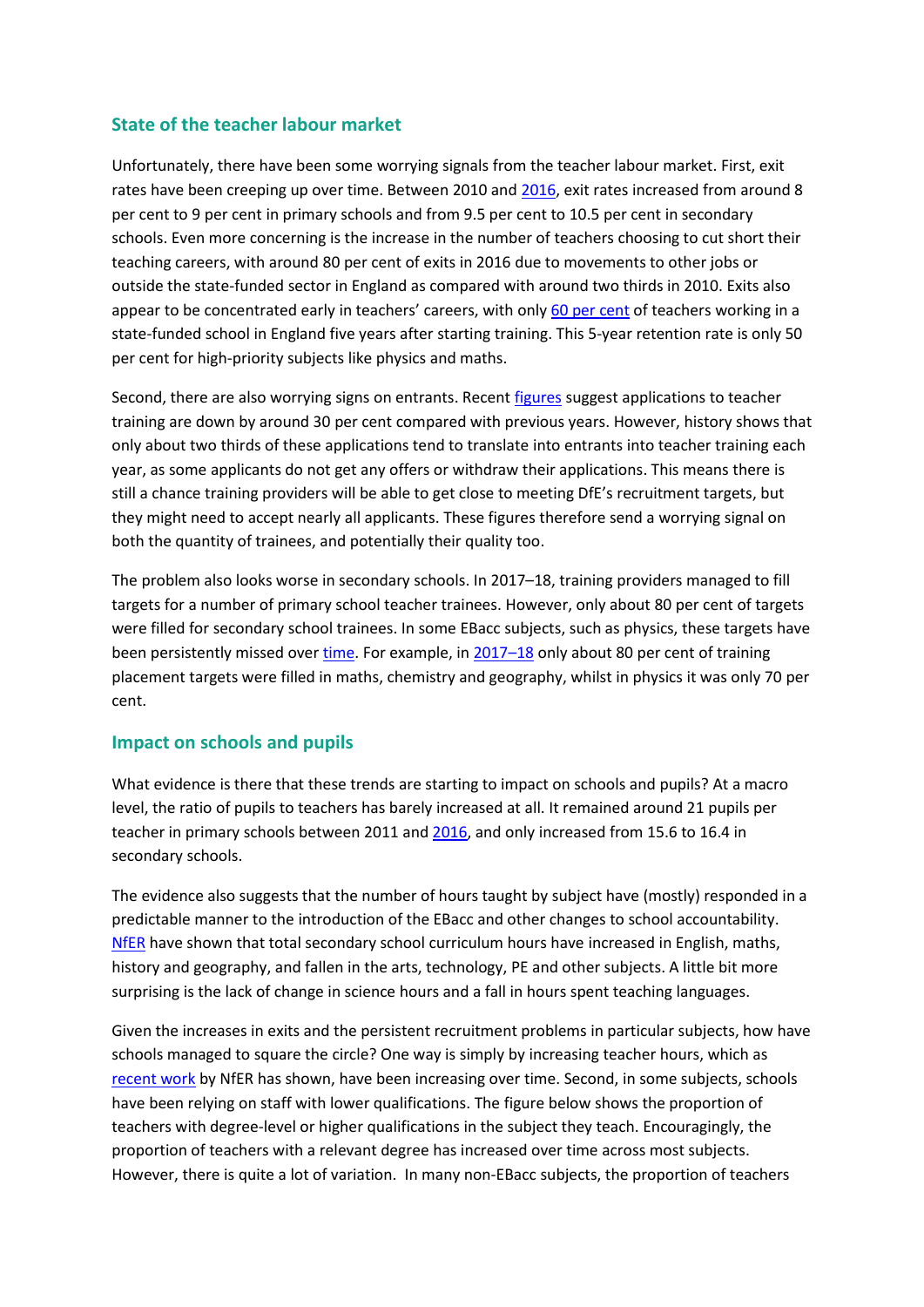with a degree in that subject has risen over time, for example in music, arts, drama, PE and business/economics, which makes sense as schools can be more selective in their hires. In EBacc subjects, there is a bit of a mixed picture, with broadly steady levels or slight rises in maths, English, chemistry, biology, languages and history. The two subjects where there has been a decline are physics and geography - both EBacc subjects, where recruitment targets have been missed over time.

The absolute differences across subjects are also very revealing. In some subjects, two thirds or more of present teachers have a degree-level qualification or higher, e.g. Biology (79 per cent), Art (78 per cent), PE (68 per cent), English (68 per cent) and History (67 per cent). Whilst in others, around half or less have a degree-level qualification, e.g. German (55 per cent), French (53 per cent), Physics (51 per cent), Maths (46 per cent) and Spanish (35 per cent). These substantial differences result from long-term differences in the ability of schools to recruit and retain teachers with degrees in different subjects, and also relate quite strongly to the [known](https://www.ifs.org.uk/publications/8235) differences in graduate earnings by subject e.g. maths and [physics](http://www.gatsby.org.uk/uploads/education/ifs-the-characteristics-of-and-earnings-and-outcomes-for-physics-teachers.pdf) graduates tend to earn more than graduates in English, biology and the arts.



Source: Author's calculations using School Workforce in England (various years), https://www.gov.uk/government/collections/statistics-school-workforce

It is not a given that all teachers need to have a degree in a particular subject in order to be an effective teacher, and the benefits of having a degree will likely depend on the age of children being taught. However, it is also not clear that the school system should necessarily have fewer teachers with degrees in particular subjects where graduates can earn more, as is the case at the moment. It will also make it harder for schools to deliver reformed GCSEs that explicitly ask for greater levels of subject knowledge.

Furthermore, it is noteworthy that the government's model for projecting numbers of teachers (the ['Teacher Supply Model'](https://www.gov.uk/government/statistics/teacher-supply-model-2017-to-2018)) does not take this into account. If schools fill teacher roles with non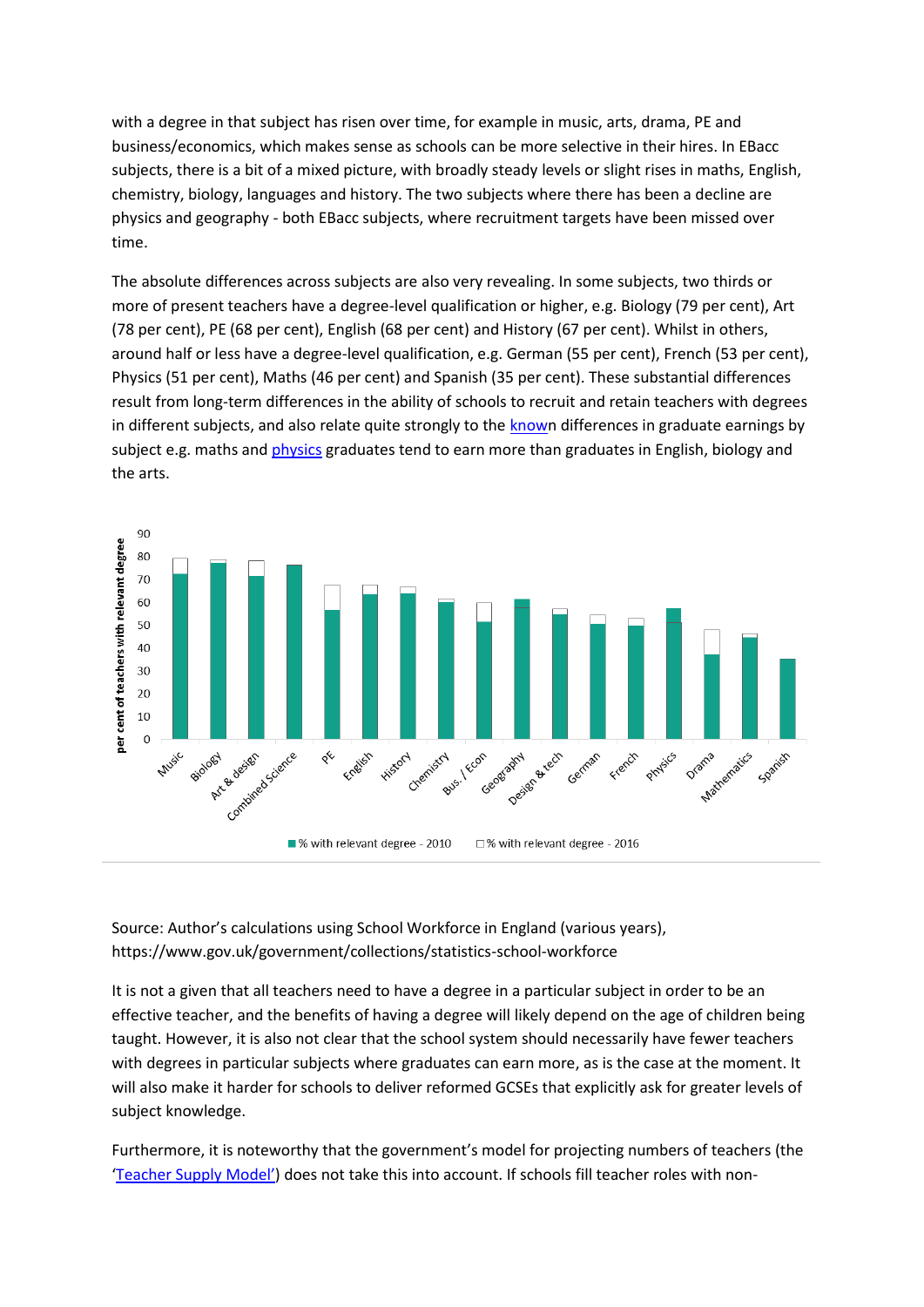specialists, which they largely have to if they cannot find a specialist, then the government effectively counts this towards meeting the demand for teachers in that subject. This means that in subjects where recruitment targets are persistently missed, e.g. physics, there is still someone in front of the class, but they are increasingly a non-specialist in that subject. This is concerning if you think that non-specialists cannot provide the same quality of education as specialists.

## **The future and options for policymakers**

What options exist for policymakers to mitigate the problems? To date, a lot of attention has been paid to increasing recruitment, with bursaries of up to £30k (tax-free) in some subjects. However, there is no evidence these have led to an uptick in recruitment, where problems have persisted. Less attention has been paid to improving retention. With about approximately 8 per cent of teachers leaving the profession each year for reasons other than retirement, there are potentially big gains here. Furthermore, there is solid empirical evidence base from the US where targeted financial incentives have improved retention in shortage subjects in [North Carolina](http://journals.sagepub.com/doi/abs/10.1177/1091142106291662) an[d Florida.](https://onlinelibrary.wiley.com/doi/full/10.1002/pam.22037) In light of such evidence, a recen[t report](http://www.gatsby.org.uk/education/latest/examine-pay-of-early-career-shortage-subject-teachers-to-effectively-tackle-retention-in-english-secondary-schools) commissioned by the Gatsby Foundation argued that targeted salary supplements (of about 5 per cent) for early-career physics teachers would have eliminated the shortage of physics teachers seen over recent years, had such a policy been introduced in 2010.

At present, schools are free to pay such salary supplements if they chose. However, given the overall squeeze on teacher pay and school budgets, it would currently be difficult to make such payments.

Policymakers are also piloting a student loan reimbursement programme for early career teachers in shortage subjects in England. However, it is a complicated scheme, with teachers making the student loan contributions first before then filling out a range of paperwork and submitting payslips to claim them back. It would have been preferable, and presumably more effective, if eligible teachers just did not have to make the payments in the first place. Also, given changes to student loan repayments, this policy is likely to have little effect on early career teachers, when exit rates are highest. With the exception of teachers in London, most new teachers will not make any student loan contributions as the starting salary for a teacher is currently £23,000 (well below the new £25,000 threshold for starting to make any student loan contributions).

The other important factor is workload. Teacher working hours have been increasing over time and, as [EPI analysis](https://epi.org.uk/wp-content/uploads/2018/01/TeacherWorkload_EPI.pdf) has shown, are longer, on average, than many other countries. The government has recently announced new [efforts](https://www.gov.uk/government/publications/reducing-teachers-workload/reducing-teachers-workload) to reduce teacher workload. However, governments have announce[d repeated](https://www.gov.uk/government/publications/workload-challenge-analysis-of-teacher-responses) efforts to do something about teacher workload in recent years, without much success to date.

## **Final thoughts**

Almost all recent figures suggest the teacher labour market is in trouble, particularly in subjects where graduates can earn relatively high salaries outside of teaching. This also has potential consequences for the quality of education pupils can access in these subjects For example, recruitment targets for physics teachers have been persistently missed over time and, partly as a result, only half of current physics teachers have a degree in a relevant subject.